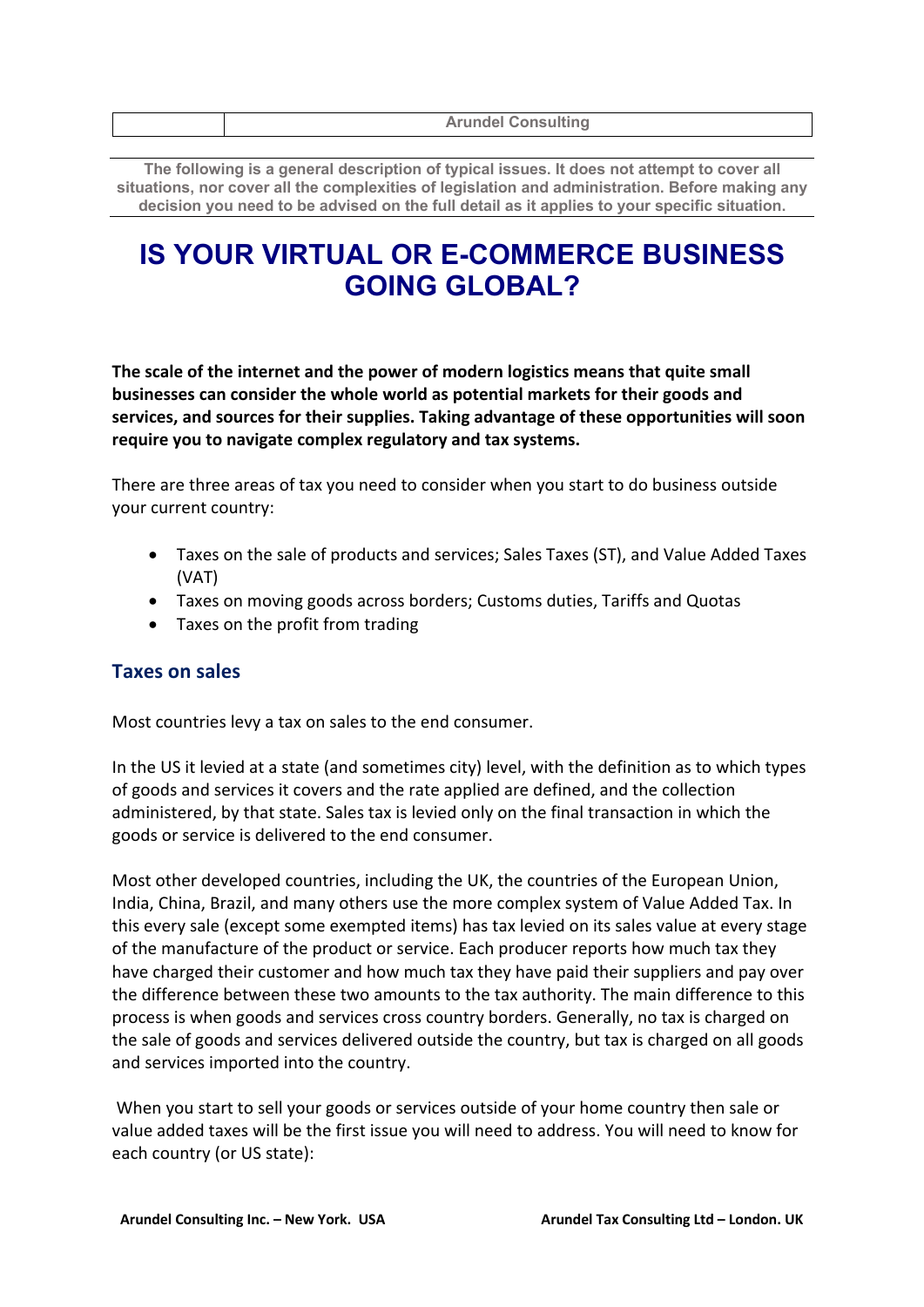- Are your goods and services subject to sales tax or VAT, and at what rate?
- What is the maximum value of goods or services that you can sell into that country or state before being required to register for the collection of tax, and to include the tax on your invoices? For most US states this level is \$1 if you have a physical presence in the state, and about \$100,000 if you have no presence (nexus) in that state. For VAT most EU countries require registration for sales levels above \$30- 40,000, and the UK at £85,000 (\$115,000).
- How do you register as a collector of tax, and the processes that you need to follow?

### **Custom duties on imports and tariffs and quotas on exports**

Customer duties are payable on the import of certain types of goods. The rate depends on both the country from which you are buying, and the type of goods you are buying.

Tariffs are what your customer will need to pay when buying from you, and there may also be quotas restricting the amount of a class of goods that can be sole to a particular country.

Generally, once you have complete custom forms describing the goods and their value your shipper will deal with the mechanics of reporting and payment. However, you need to factor in customer duties and tariffs when estimating the cost of your products and setting prices for customers.

#### **Managing transaction taxes**

If you are planning only to sell into or buy from only one or two countries, you may choose to deal with the administration yourself. However, the complexity of administration increases substantially as the number of countries you want to do business with grows. You will have a choice to either to invest in the systems and people that can handle this, or you can choose to sell only through a distributor organisation such as Amazon, e-Bay, or Etsy, who will handle the administration for you in return for a significant chunk of your profit margin.

#### **Taxes on the profits from trading**

The tax treaties between countries set out which country is entitled to tax the profit on your sales. The most common rule is that the profits on the sale of products in a country are taxable only in the country in which the company selling the products is resident unless that company has a "Permanent Establishment" in the country in which the sales take place and the profit arises. If there is a Permanent Establishment (PE) then profits attributable to the business processed through the PE are taxable in the country in which the PE is located.

You do not create a PE if you only establish a company in another country to simplify the administration of business in that country. Nor do you create a PE if you have an inventory of goods in the country for display, or for sale through an independent agent. You do however create a PE if you establish an office, shop, or factory, or if you engage an

**Arundel Consulting Inc. – New York. USA Arundel Tax Consulting Ltd – London. UK**